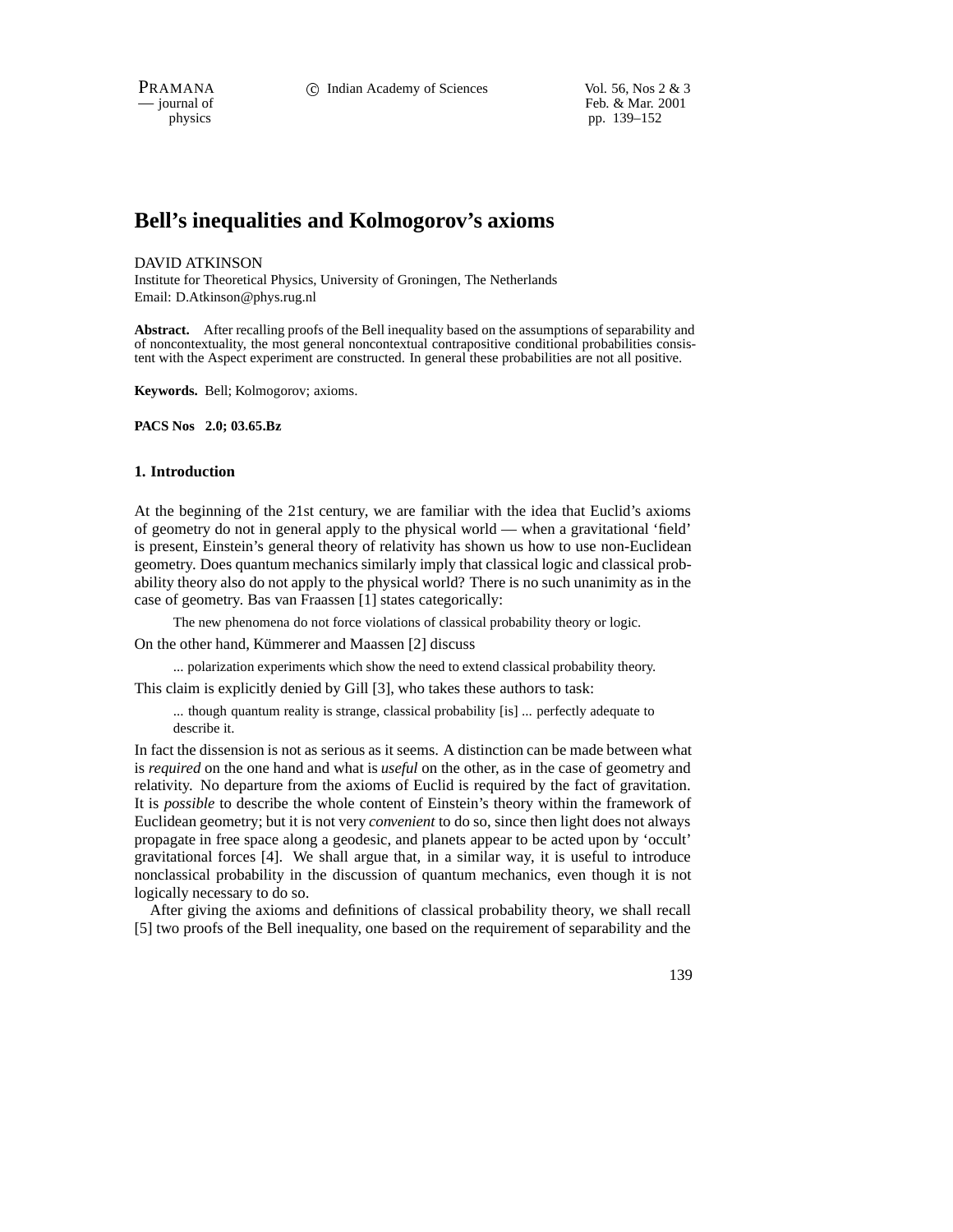other on the assumption of noncontextual counterfactual conditional probabilities. Since the Bell inequality is known to be experimentally violated [6], it follows that probabilities in nature are neither separable nor noncontextual. These features of nonseparability and contextuality are shared by quantum theory.

In previous work, we have considered nonseparability in connection with ideas of physical independence [7], this being a special case of the theory dependence of probability itself [8]. In this paper we concentrate rather on the question of contextuality. We construct the most general noncontextual conditional 'probabilities' for the Aspect experiment, going in fact beyond quantum mechanics in this respect. An explicit demonstration is provided that there are configurations in which these putative noncontextual conditional probabilities cannot all be positive.

#### **2. Kolmogorov's axioms**

The axiomatic approach to probability was formulated by Kolmogorov in 1933 in a book published in German, a Russian translation appearing three years later. We quote from the second edition of Morrison's English translation [9] verbatim:

Let E be a collection of elements  $\xi$ ,  $\eta$ ,  $\zeta$ , ..., which we shall call *elementary events*, and  $\mathcal F$  a set of subsets of E; the elements of the set  $\mathcal F$  will be called *random events*.

- I.  $F$  is a field of sets.
- II.  $F$  contains the set  $E$ .
- III. To each set A in F is assigned a non-negative real number  $P(A)$ . This number  $P(A)$ is called the probability of the event A.
- IV.  $P(E)$  equals 1.

V. If  $A$  and  $B$  have no element in common, then

$$
P(A \cup B) = P(A) + P(B).
$$

In axiom V, we have employed the symbol  $\cup$  for the union of sets, while Kolmogorov simply uses  $+$ ; and the condition that A and B have no element in common may be expressed by  $A \cap B = \emptyset$ , where  $\emptyset$  is the empty set, and  $\cap$  is the symbol denoting intersection.

Kolmogorov adds that a system of sets is called a field if the sum, product and difference of two sets of the system also belongs to the same system. In modern notation, this means that, given  $A \in \mathcal{F}$  and  $B \in \mathcal{F}$ , then  $A \cup B \in \mathcal{F}$ ,  $A \cap B \in \mathcal{F}$ , and  $A \cap B^c \in \mathcal{F}$ ,  $B^c$ being the complement of B with respect to E. Since  $A \cap A^c = \emptyset$ , it follows that  $\emptyset$  belongs to F. It is not necessary to postulate  $P(\emptyset)=0$  and  $P(A) \leq 1$  for any  $A \in \mathcal{F}$ , for these statements are implied by the above axioms.

If  $E$  is an infinite collection of elements, then one normally restricts  $\mathcal F$  to be such that it is closed under countable unions of sets, and one replaces axiom V by

V'. If  $A_n$  is a set of pairwise disjoint sets in F, then

$$
P(\cup_n A_n) = \sum_n P(A_n) ,
$$

the condition of  $\sigma$ -additivity.

To the above axioms are added, *as definitions*, the notions of stochastic independence and of conditional probability: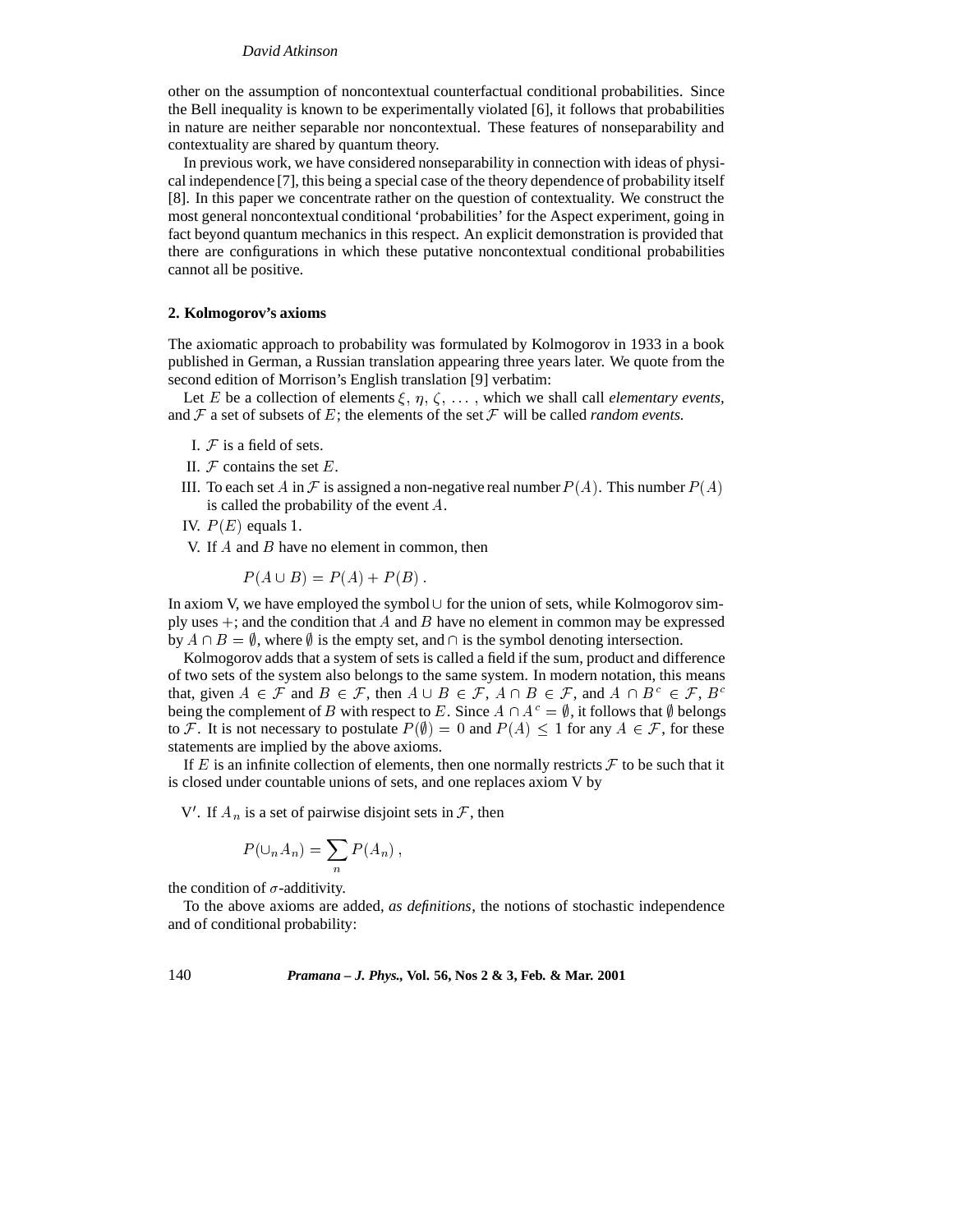VI. The necessary *and sufficient* condition that <sup>A</sup> and <sup>B</sup> be stochastically independent events is

$$
P(A \cap B) = P(A)P(B).
$$

Note that this is not always equivalent to *physical* independence.

VII. The conditional probability of event  $A$ , given event  $B$ , is defined by

$$
P(A|B) = \frac{P(A \cap B)}{P(B)},
$$

on condition that  $P(B) \neq 0$ . Note that independence is quite different from disjointness, for which axiom V applies. Moreover, if A and B are independent,  $P(A|B) = P(A)$ .

## **3. Separability and Bell's inequality**

Suppose that two photons are created in an angular momentum zero state, as in the experiments of Aspect *et al*. One photon falls on a polarizer at location <sup>A</sup>, behind which there is a detector, and the other photon falls on a similar polarizer at another location,  $B$ , also with a detector behind it. It is supposed that the axis of the polarizer at  $A$  is set parallel to the vector a, and that of the polarizer at B parallel to the vector b. Let  $P(a)$  be the probability that the first photon is transmitted by the polarizer at  $A$ , so that it is counted by the detector. Otherwise the photon is absorbed by the polarizer and is thus not counted, the probability of this being  $1 - P(a)$ . Similarly,  $P(b)$  and  $1 - P(b)$  are the probabilities of transmission or absorption by the polarizer at  $B$ . These probabilities can be estimated by running the experiment many times and counting relative frequencies. The prediction of quantum mechanics is

$$
P(a) = \frac{1}{2} = P(b). \tag{1}
$$

Let  $P(a, b)$  be the joint probability of transmission of the photons at both A and B, with polarizer settings  $a$  and  $b$  respectively. In the notation of the previous section, this would be written  $P(A(a) \cap B(b))$ , where  $A(a)$  and  $B(b)$  are the events corresponding to registering transmission at A with setting a and at B with setting b. The prediction of quantum mechanics is

$$
P(a,b) = \frac{1}{2}\cos^2\theta\,,\tag{2}
$$

where  $\theta$  is the angle between the vectors a and b.

For the first derivation of the Bell inequality, it is supposed that this joint probability can be written in the form

$$
P(a,b) = \int d\lambda \, \rho(\lambda) P(a|\lambda) P(b|\lambda) \,,
$$

which may be called the assumption of separability, with a hidden variable,  $\lambda$ . Here  $P(a|\lambda)$ is the conditional probability density for transmission at  $A$ , given that the setting at  $A$  is  $a$ ;

*Pramana – J. Phys.,* **Vol. 56, Nos 2 & 3, Feb. & Mar. 2001** 141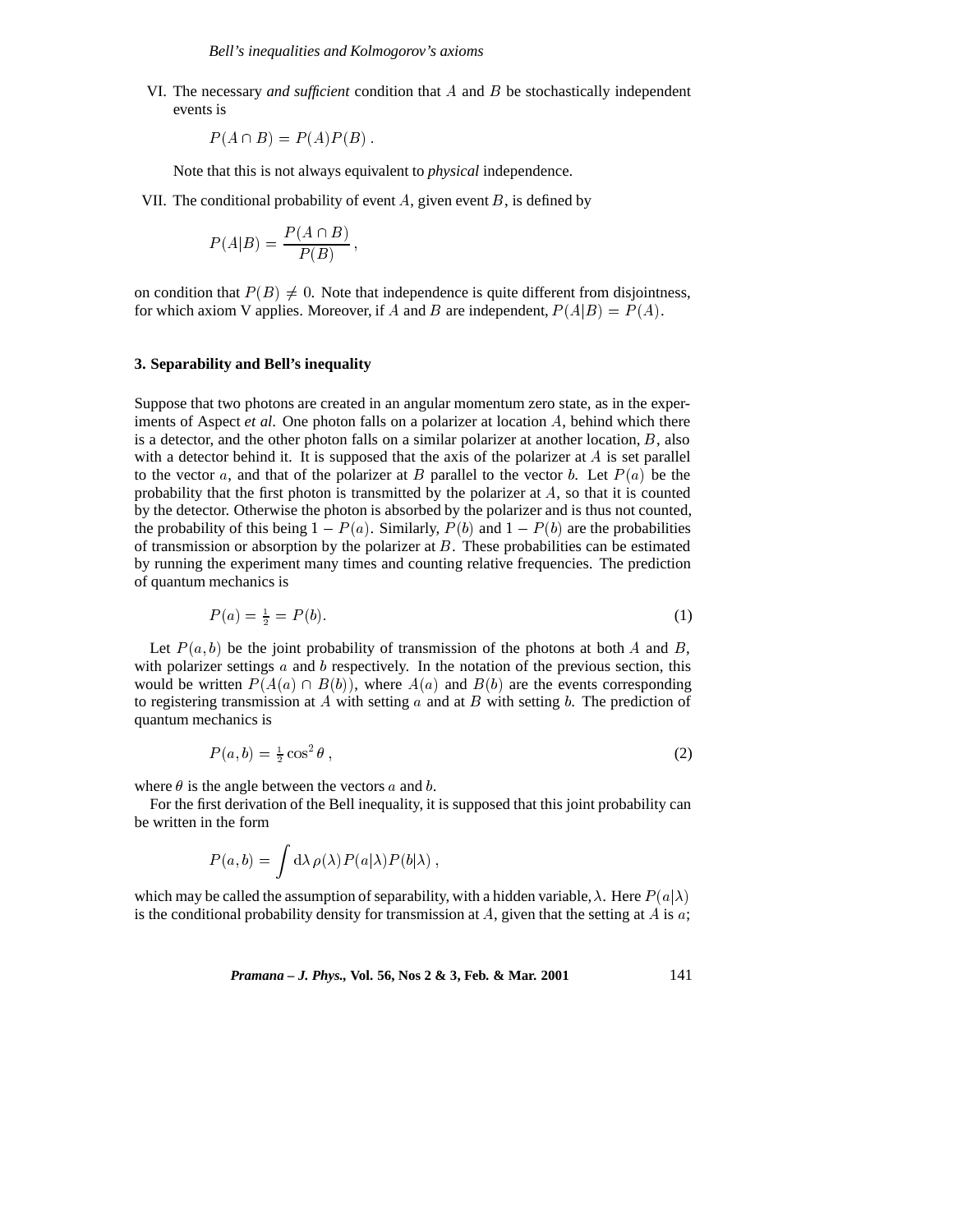and the conditioning is with respect to  $\lambda$ . The unconditional probability for transmission at  $A$ , with setting  $a$ , can be written as

$$
P(a) = \int d\lambda \, \rho(\lambda) P(a|\lambda) \,, \tag{3}
$$

and similarly for  $P(b)$ . It is required that the weight function,  $\rho$ , is non-negative and normalized:

$$
\int d\lambda \, \rho(\lambda) = 1 \qquad \rho(\lambda) \ge 0 \, .
$$

Suppose now that the experiment is repeated with new settings for the polarizers,  $a'$  and b' instead of a and b, generating new probabilities. Moreover, the combinations  $\{a, b'\}$  and  ${a', b}$  can also be realized, resulting finally in measurements of relative frequencies that estimate the joint probabilities  $P(a, b)$ ,  $P(a', b)$ ,  $P(a, b')$  and  $P(a', b')$ .

We shall define the Bell coefficient,  $B$ , which involves the analogous probabilities for the four possible combinations of settings, as follows:

$$
B = P(a, b) + P(a', b) + P(a, b') - P(a', b')
$$
  
= 
$$
\int d\lambda \rho(\lambda) \{ P(a|\lambda) P(b|\lambda) + P(a'|\lambda) P(b|\lambda)
$$
  
+ 
$$
[P(a|\lambda) - P(a'|\lambda)] P(b'|\lambda) \}.
$$
 (4)

We propose to obtain an upper bound on B. If  $P(a|\lambda) - P(a'|\lambda) \leq 0$ , we majorize the last line of eq. (4) by omitting the term involving this difference, which is negative or zero, and we majorize  $P(a|\lambda)P(b|\lambda)$  by  $P(a|\lambda)$  and  $P(a'|\lambda)P(b|\lambda)$  by  $P(b|\lambda)$ . Thus

$$
B \le \int d\lambda \, \rho(\lambda) \{ P(a|\lambda) + P(b|\lambda) \} \,. \tag{5}
$$

If, on the other hand,  $P(a|\lambda) - P(a'|\lambda) > 0$ , we majorize by replacing  $P(b'|\lambda)$  by 1, which is allowed, since its coefficient in eq. (4) is in this case positive. After transposition of the resulting terms, we find

$$
B \leq \int d\lambda \rho(\lambda) \{ P(a|\lambda) + P(a|\lambda) P(b|\lambda) - P(a'|\lambda) [1 - P(b|\lambda)] \}.
$$

Here the term involving  $P(a'|\lambda)$  is negative or zero, and so may be omitted, and moreover we now choose to replace  $P(a|\lambda)P(b|\lambda)$  by  $P(b|\lambda)$ . In this way we have shown that the inequality (5) is valid also in this case. Rewriting the result in terms of the unconditional probability of eq. (3), we obtain the Bell inequality in the form that we shall use it in this paper:

$$
B = P(a, b) + P(a', b) + P(a, b') - P(a', b') \le P(a) + P(b).
$$
 (6)

Suppose that the settings at A and B are chosen such that the angle between  $a$  and  $b$ , between a and b' and between a' and b are all the same, say  $\theta$ , while that between a' and  $b'$  is 3 $\theta$ . Inserting eqs (1), (2) into eq. (6), we obtain

$$
\frac{3}{2}\cos^2\theta - \frac{1}{2}\cos^23\theta \le 1
$$

With the choice  $\theta = \pi/6$ , we evaluate the left-hand side as  $\frac{9}{8}$ , showing indeed that quantum mechanics predicts a violation of the Bell inequality eq. (6). This prediction has been confirmed in the experiments of Aspect and of others.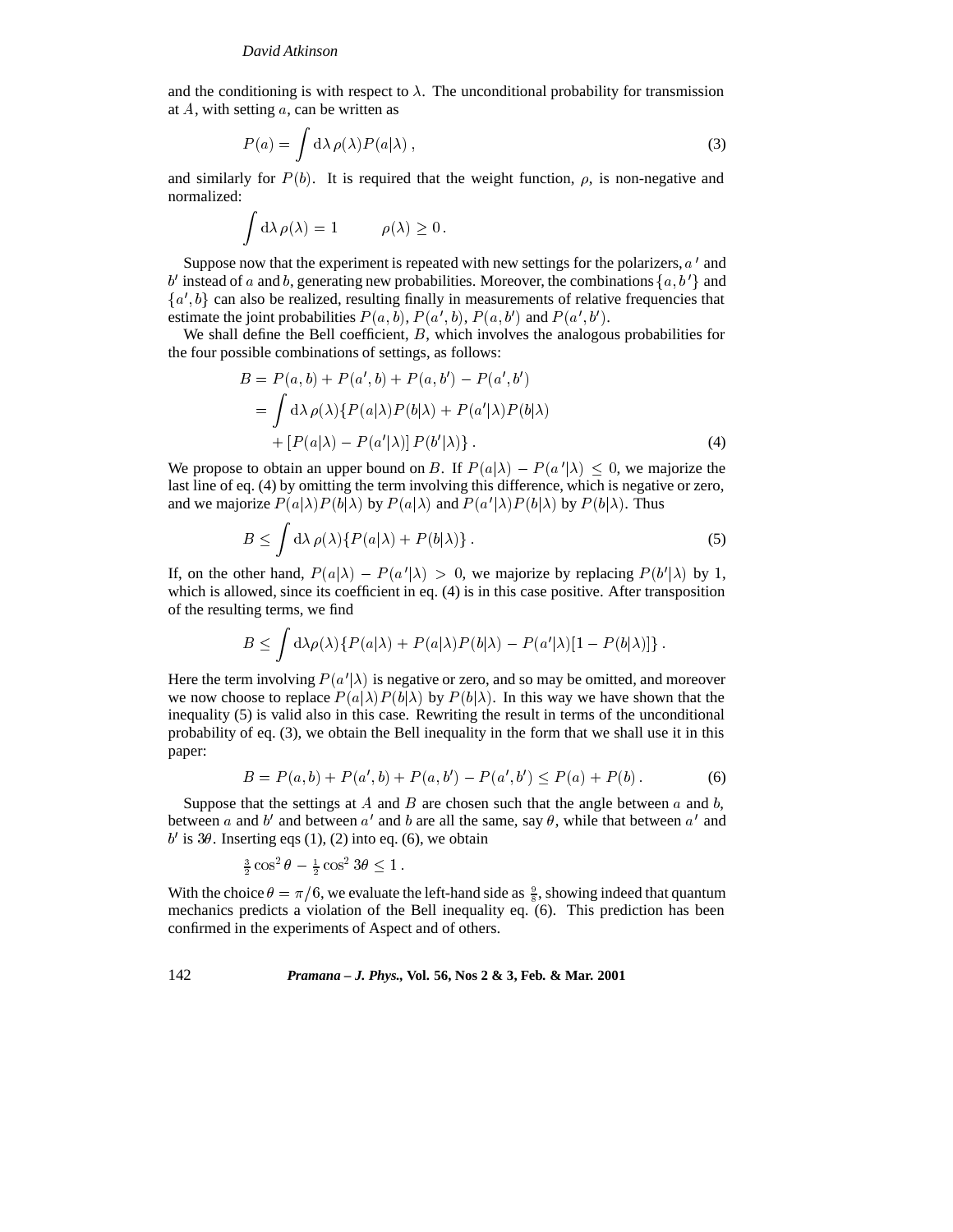## **4. Noncontextuality and Bell's inequality**

A different derivation of the inequality starts from the supposition that separate joint probabilities exist for all of the four combinations of polarizer settings. Let us now write  $P(a_+, b_+)$  in place of  $P(a, b)$ , to emphasize that this is the probability of *transmission* at A and B, with the polarizer settings  $a$  and  $b$  respectively. The corresponding probability for *absorption* at A and B is written  $P(a_-, b_-)$ , while  $P(a_+, b_-)$  and  $P(a_-, b_+)$  are the probabilities for transmission at one polarizer and absorption at the other. We set

$$
P(a_+,b_+) = P(a_+,a'_+,b'_+,b_+) + P(a_+,a'_+,b'_-,b_+)+P(a_+,a'_-,b'_+,b_+) + P(a_+,a'_-,b'_-,b_+) \tag{7}
$$

which might be given the following Kolmogorovian, counterfactual interpretation. Consider the set of pairs of photons that are transmitted, one at  $A$  and one at  $B$ , when the settings are respectively  $a$  and  $b$ . Imagine that this set is divided into four disjoint sets, namely the subset that, if the settings had been  $a'$  and  $b'$  at A and B, both photons would have been transmitted, or such that transmission at A and absorption at B would have taken place, or absorption at A and transmission at B, or finally absorption at A and at B. Axiom V of Kolmogorov must be invoked to justify the addition of probabilities for these exclusive situations. It is supposed that each photon pair has, *at the same time,* the proclivity to be transmitted if a and b are the settings, *and* one or other of the four exclusive proclivities with respect to the counterfactual settings  $a'$  and  $b'$ .

Noncontextuality means that, for example, if the settings really are  $a'$  and  $b'$ , instead of  $a$  and  $b$ , then the corresponding joint probability can now be divided into the following counterfactual subsets:

$$
P(a'_+,b'_+) = P(a_+,a'_+,b'_+,b_+) + P(a_+,a'_+,b'_+,b_-)
$$
  
+
$$
P(a_-,a'_+,b'_+,b_+) + P(a_-,a'_+,b'_+,b_-).
$$

*Here the first term on the right is supposed to be the same as the first term on the right of eq. (7).* That is, the counterfactual probability that a photon pair would have been transmitted if the settings had been a and b, given that they are  $a'$  and b', is the same as the corresponding probability if the settings had been  $a'$  and  $b'$ , given that they are a and b (and similarly for all the other possible combinations). This assumption is natural from Einstein's realist viewpoint: the idea would be that a given pair of photons either does, or does not have the necessary properties to ensure transmission when the settings are *either* a and b or  $a'$  and b'. On the other hand, the assumption would have been anathema to Bohr, for whom the proclivities are joint properties of the photons and of the macroscopic measuring system. The choice of  $a$  and  $b$  for the settings specifies one macroscopic measuring system, and the choice of  $a'$  and  $b'$  specifies another. For him the counterfactual probabilities have no meaning, since if the photons are detected with one setting, they cannot be detected with another. The following derivation of the Bell inequality from the assumption of noncontextuality, together with the violation of the inequality in the Aspect experiment, supports Bohr's view at the expense of Einstein's Weltanschauung.

Let us streamline the notation before proceeding further. We write  $P_{++}$  in place of  $P(a_+, b_+)$  and  $\rho_{+jk+}$  for the four probabilities on the right-hand side of eq. (7), where j and k can take on the values  $\pm$ . Consider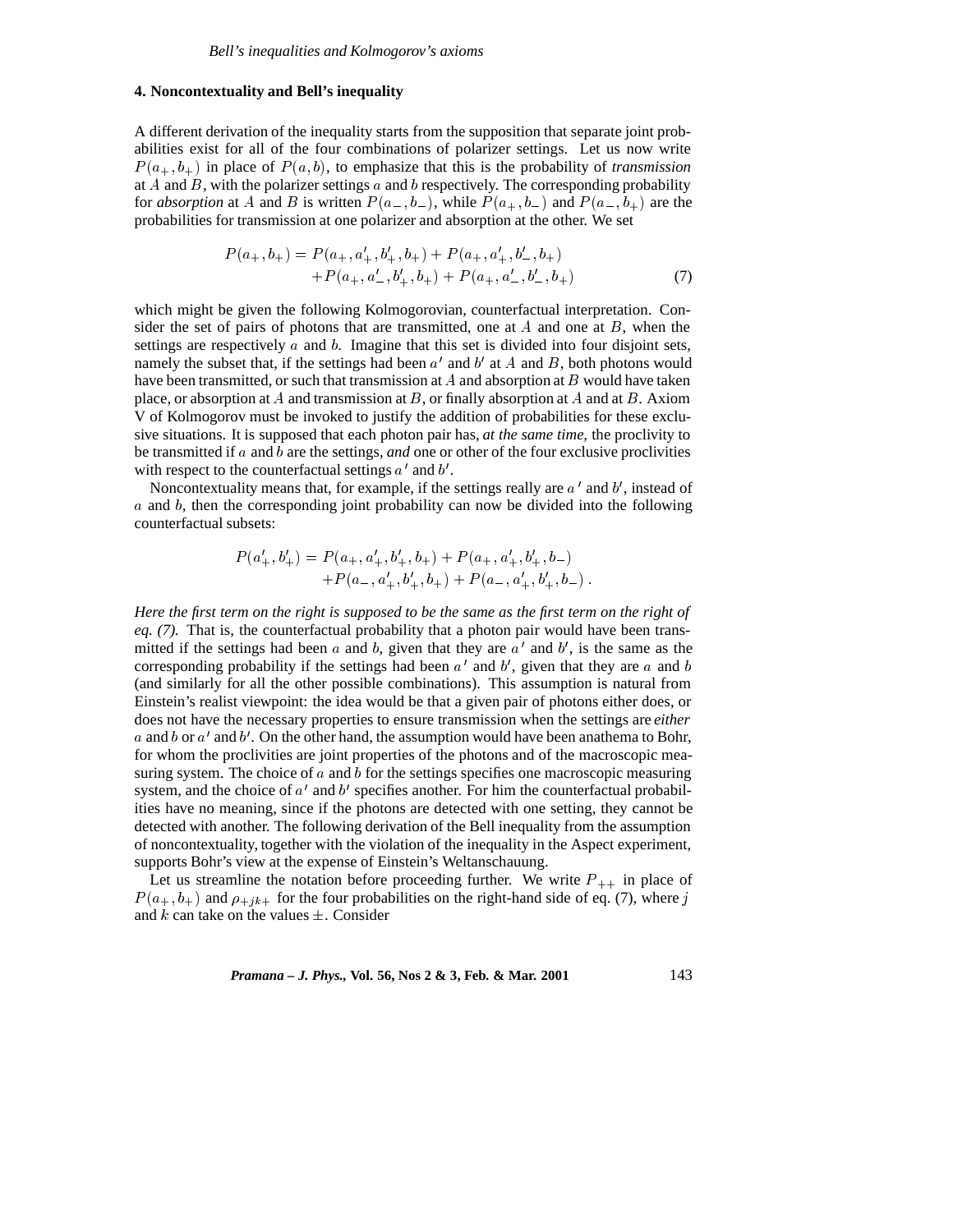$$
P_{i\ell} = \sum_{jk} \rho_{ijk\ell} \,. \tag{8}
$$

Here i and  $\ell$  go over  $\pm$ , and the case of eq. (7) corresponds to  $i = +$  and  $\ell = +$ . We have here four probabilities,  $P_{\pm\pm}$ , and sixteen counterfactual conditional probabilities  $\rho_{ijk\ell}$ . In accordance with Kolmogorov's axiom III, all these probabilities are non-negative, the  $\rho$  as well as the  $P$ .

We may consider, instead of the above, three alternative cases. First, if the settings are a at A, but b' at B, then the probabilities are  $P(a_{\pm}, b'_{+})$ , and we shall write them as  $Q_{\pm\pm}$ . Evidently

$$
Q_{ik} = \sum_{j\ell} \rho_{ijk\ell} \,. \tag{9}
$$

Similarly, with  $a'$  at A, and b at the B, the probabilities are

$$
R_{j\ell} = \sum_{ik} \rho_{ijk\ell} \,, \tag{10}
$$

where  $R_{\pm\pm} = P(a'_+, b_{\pm})$ . Finally, with a' at A, and b' at the B, the probabilities are

$$
S_{jk} = \sum_{i\ell} \rho_{ijk\ell} \,, \tag{11}
$$

where  $S_{\pm\pm} = P(a'_{\pm}, b'_{\pm}).$ 

It is easy to check the following expression for the Bell coefficient:

$$
B \equiv P_{++} + Q_{++} + R_{++} - S_{++}
$$
  
= 2\rho\_{+++} + 2\rho\_{+++} + 2\rho\_{+-++} + \rho\_{+--+} + \rho\_{-+-+} - \rho\_{-++-}.

On the other hand, the probability that the photon has the proclivity to be transmitted with the setting  $a$  at  $A$ , irrespective of what happens at  $B$ , is

$$
P(a_{+}) = P(a_{+}, b_{+}) + P(a_{+}, b_{-}) = \sum_{jk\ell} \rho_{+jk\ell}.
$$

Similarly, the probability that the photon has the proclivity to be transmitted with the setting  $b$  at  $B$ , irrespective of what happens at  $A$ , is

$$
P(b_{+}) = P(a_{+}, b_{+}) + P(a_{-}, b_{+}) = \sum_{ijk} \rho_{ijk+}.
$$

A short calculation yields

$$
P(a_{+}) + P(b_{+}) - B = \rho_{+--+} + \rho_{++-} + \rho_{++-} + \rho_{+-+} + \rho_{+---}
$$
  
+ $\rho_{-+++} + \rho_{--+} + \rho_{---} + \rho_{-++-}.$ 

This is non-negative, since none of the  $\rho_{ijk\ell}$  are negative. In terms of the original notation of eq. (7), we have shown that

$$
B = P(a_+, b_+) + P(a_+, b'_+) + P(a'_+, b_+) - P(a'_+, b'_+) \le P(a_+) + P(b_+),
$$

which is the Bell inequality, agreeing with eq. (6) in the notation of this section. It has been shown to be a consequence of the assumed existence of (noncontextual) joint probabilities that satisfy the Kolmogorov axioms.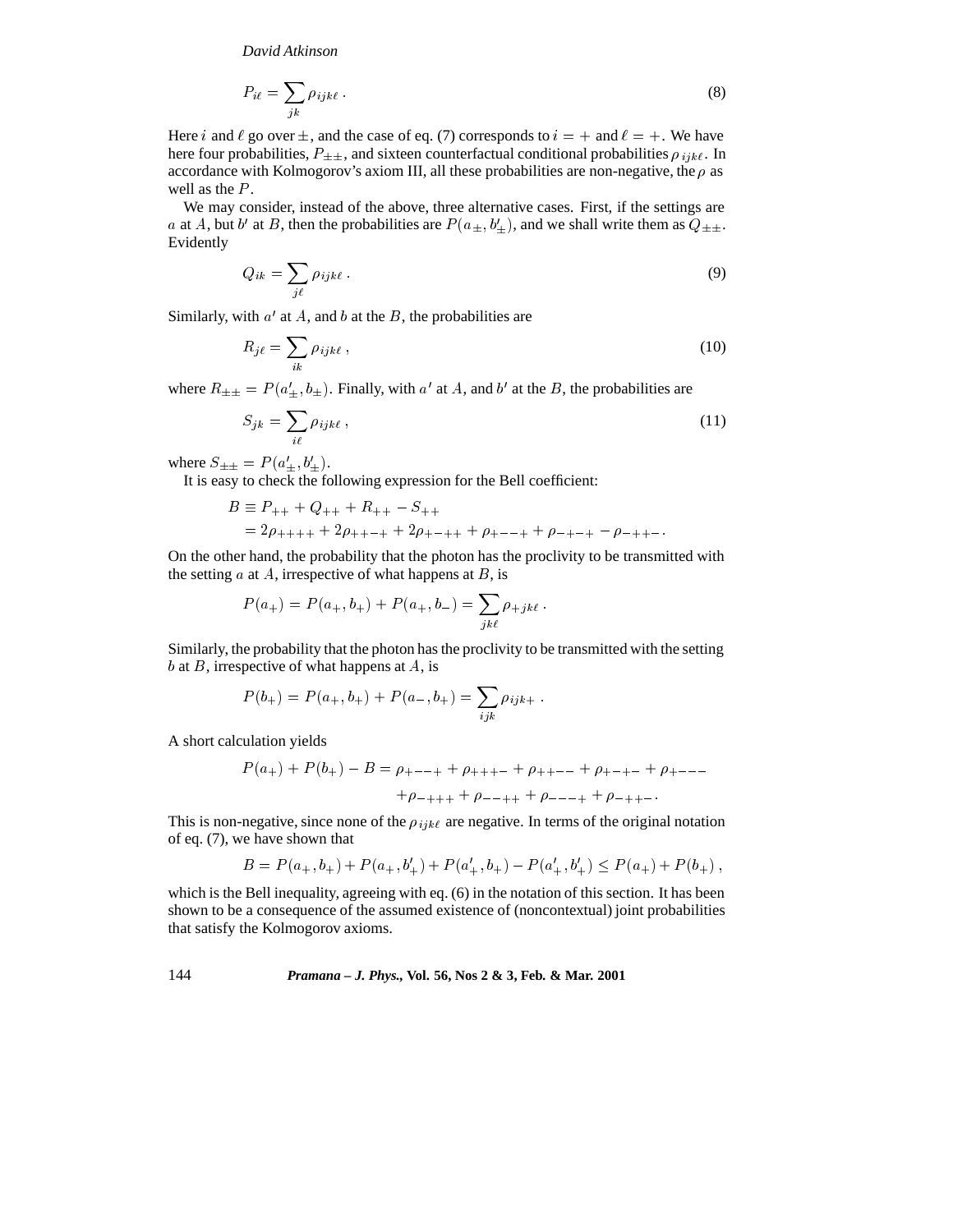## **5. Representation theorem**

In this section, we start with the sixteen probabilities,  $P_{ij}$ ,  $Q_{ij}$ ,  $R_{ij}$ ,  $S_{ij}$ , subject to the normalization conditions

$$
P_{++} + P_{+-} + P_{-+} + P_{--} = 1 = Q_{++} + Q_{+-} + Q_{-+} + Q_{--}
$$
  

$$
R_{++} + R_{+-} + R_{-+} + R_{--} = 1 = S_{++} + S_{+-} + S_{-+} + S_{--}.
$$
 (12)

The question is whether these quantities admit the representation eqs  $(8)$ – $(11)$ , with 16 positive weights  $\rho_{ijk\ell}$  (noncontextual conditional probabilities). In the first place, the answer is certainly *no*, unless, in addition to the normalization conditions, the following constraints are satisfied:

$$
P_{++} + P_{+-} = Q_{++} + Q_{+-} \qquad P_{++} + P_{-+} = R_{++} + R_{-+}
$$
  

$$
S_{++} + S_{+-} = R_{++} + R_{+-} \qquad S_{++} + S_{-+} = Q_{++} + Q_{-+}.
$$
 (13)

This may be seen by writing out the left- and right-hand sides of eq. (13) in terms of the  $\rho$ : one finds identities. Note that no use is made at this stage of the positivity of the  $\rho$ .

So let us restate the question: given that the positive  $P, Q, R$  and S satisfy the constraints eq. (12) and eq. (13), is there always a representation of the form eqs (8)–(11) in which all the  $\rho$  are positive? We shall show that, if we drop the requirement that the  $\rho$  are positive, then there is indeed a solution, but it is not unique. Moreover, for some  $P$ ,  $Q$ ,  $R$  and  $S$ , we shall show that there are no solutions for which all the  $\rho$  are non-negative. That this must be so follows from the fact that the Bell inequality is violated for some  $P$ ,  $Q$ ,  $R$  and  $S$ , whereas if the  $\rho$  were positive in such cases, one could derive that inequality.

Let us first ask the restricted question: is it possible always to find  $\rho_{ijk\ell}$  if we only specify the  $P$ ,  $Q$  and  $R$  as given, positive quantities, obeying those of the constraints that do not involve the S? That this *is* possible we now show by construction. Consider

$$
\rho_{ijk\ell} = \frac{P_{i\ell} Q_{ik} R_{j\ell}}{Q_i R_\ell} \,. \tag{14}
$$

Here

$$
Q_i = \sum_k Q_{ik} = \sum_\ell P_{i\ell}
$$

and

$$
R_{\ell} = \sum_j R_{j\ell} = \sum_i P_{i\ell} ,
$$

i.e.

$$
Q_{+} = P_{++} + P_{+-} = Q_{++} + Q_{+-}
$$
  
\n
$$
Q_{-} = P_{-+} + P_{--} = Q_{-+} + Q_{--}
$$
  
\n
$$
R_{+} = P_{++} + P_{-+} = R_{++} + R_{-+}
$$
  
\n
$$
R_{-} = P_{+-} + P_{--} = R_{+-} + R_{--}.
$$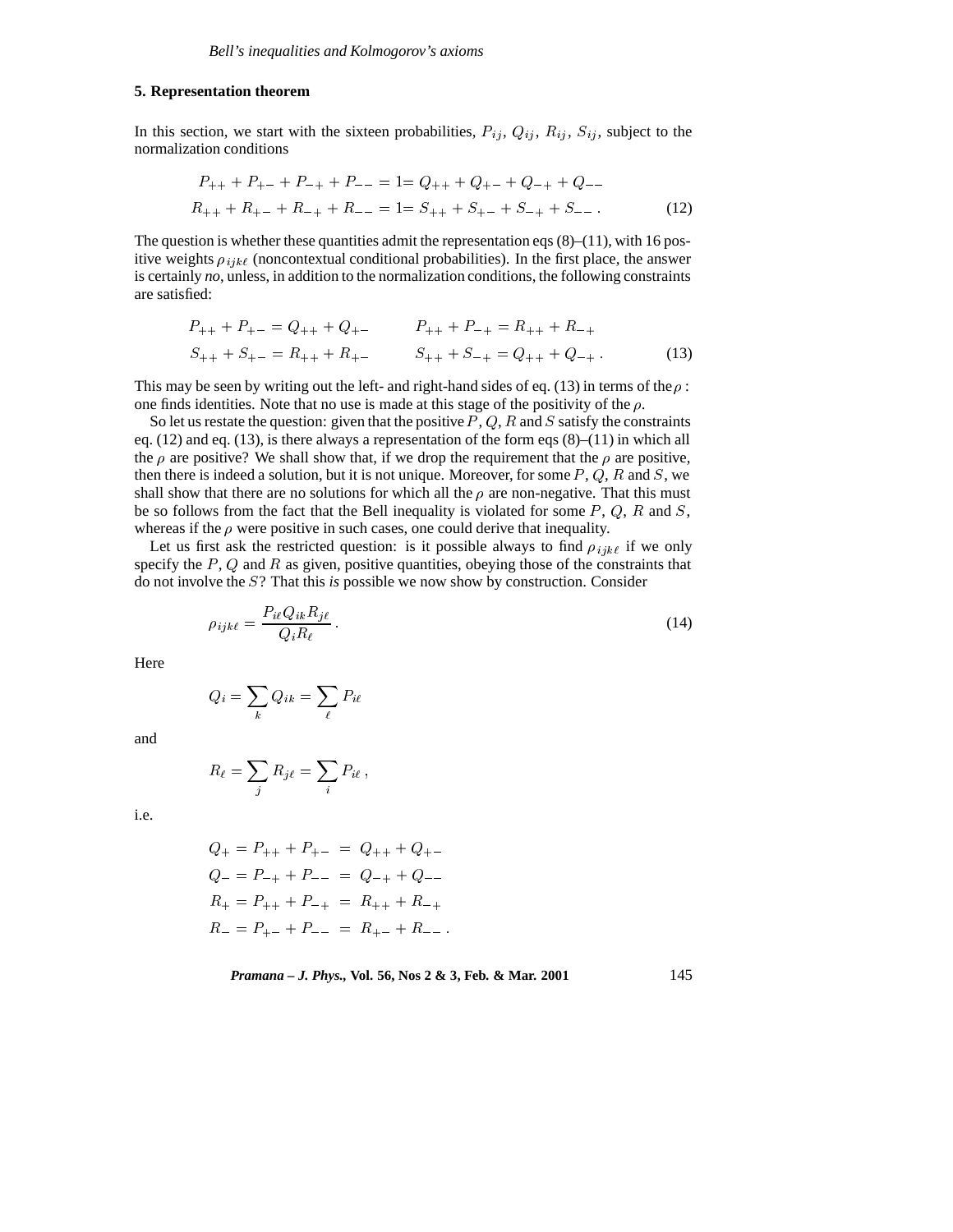Note that these expressions are consistent with the constraints eq. (12) and eq. (13). Clearly the realization eq. (14) yields non-negative  $\rho_{ijk\ell}$ , since all the probabilities are positive. We shall now show that eqs (8)–(10) are respected:

$$
\sum_{jk} \rho_{ijk\ell} = P_{i\ell} \sum_{k} \frac{Q_{ik}}{Q_i R_\ell} \sum_{j} R_{j\ell} = P_{i\ell} \sum_{k} \frac{Q_{ik}}{Q_i} = P_{i\ell}
$$

$$
\sum_{j\ell} \rho_{ijk\ell} = Q_{ik} \sum_{\ell} \frac{P_{i\ell}}{Q_i R_\ell} \sum_{j} R_{j\ell} = Q_{ik} \sum_{\ell} \frac{P_{i\ell}}{Q_i} = Q_{ik}
$$

$$
\sum_{ik} \rho_{ijk\ell} = R_{j\ell} \sum_{i} \frac{P_{i\ell}}{Q_i R_\ell} \sum_{k} Q_{ik} = R_{j\ell} \sum_{i} \frac{P_{i\ell}}{R_\ell} = R_{j\ell}.
$$

This concludes the demonstration.

The above construction shows that, for any acceptable  $P$ ,  $Q$  and  $R$ , there is a representation of the required form. However, although the four probabilities  $S_{jk}$  could be calculated from eq. (11), using the  $\rho$  that have been constructed, there is no guarantee that they would agree with the S that are given (or measured). To complete the existence proof, and to investigate the question of uniqueness, we turn to matrix theory.

#### **6. Reduction to matrix form**

In this section we rewrite the above equations in matrix form. The purpose is to use the general methods of matrix algebra to study the most general solution of our problem. We define

| $P_{++}$                | 1 1 1 1 0 0 0 0 0 0 0<br>000<br>0 <sub>0</sub><br>$\rho_{+++}$                                                                                                                             |
|-------------------------|--------------------------------------------------------------------------------------------------------------------------------------------------------------------------------------------|
| $P_{+-}$                | $0\;\;0\;\;0\;\;0$<br>$0\;\;0\;\;0$<br>$\left( \right)$<br>$\left( \right)$<br>$\cup$<br>$\theta$<br>$\rho_{++-+}$                                                                         |
| $P_{-+}$                | $0\; 0\; 0\; 0\; 0\; 0\; 0\; 0$<br>10<br>000<br>$\rho_{+-++}$                                                                                                                              |
|                         | 0<br>$\theta$<br>$\left( \right)$<br>$\left( \right)$<br>$\theta$<br>$\cup$<br>$\cup$<br>$\cup$<br>$\rho_{+ - - +}$                                                                        |
| $\frac{P_{--}}{Q_{++}}$ | $\cup$<br>$\left( \right)$<br>$\left( \right)$<br>(1)<br>$\cup$<br>$\left( \right)$<br>$\rho_{+++}$                                                                                        |
| $Q_{+-}$                | 0 1 0 1 0 1 0 1 0<br>000<br>- 0<br>$\cup$<br>0 <sub>0</sub><br>$\rho_{++--}$                                                                                                               |
| $Q_{-+}$                | $\overline{0}$<br>0 <sub>0</sub><br>0<br>0 <sub>0</sub><br>$\Omega$<br>-0<br>$\left( \right)$<br>$\Omega$<br>10<br>-1<br>$\rho_{+-+-}$                                                     |
| $Q_{--}$                | 0 <sub>0</sub><br>$\left( \right)$<br>$\left( \right)$<br>$\cup$<br>$\theta$<br>$\cup$<br>$\rho_{+---}$                                                                                    |
| $R_{++}$                | 1 1 0 0 0 0 0 0 1 1 0<br>0 <sub>0</sub><br>000<br>$\rho$ -+++                                                                                                                              |
| $R_{+-}$                | $0\;0\;0\;0$<br>1 1 0 0<br>0 <sub>0</sub><br>$\theta$<br>$\overline{0}$<br>$\theta$                                                                                                        |
| $R_{-+}$                | $\rho_{-+-+}$<br>$\rho_{--++}$<br>$\rho_{---+}$<br>$\rho_{-++-}$<br>0<br>$\left( \right)$<br>$\theta$<br>0 <sup>0</sup><br>$\cup$<br>$\cup$<br>$\cup$<br>$\theta$<br>$\left( \right)$<br>O |
| $R_{--}$                | $0\quad 0\quad 0$<br>$\overline{0}$<br>0 <sub>0</sub><br>$\left( \right)$<br>$\left( \right)$<br>$\left( \right)$<br>$0 \; 1 \; 1$<br>$\cup$<br>$\cup$                                     |
| $S_{++}$                | 1000<br>- 0<br>$0\quad0\quad0$<br>$\left( \right)$<br>$\left( \right)$<br>$\left( \right)$<br>$\theta$<br>-1                                                                               |
| $S_{+-}$                | $\rho$ <sub>-+--</sub><br>0<br>$\left( 0 \right)$<br>$1 \Omega$<br>$\left( \right)$<br>$\left( \right)$<br>$\theta$<br>$\cup$<br>$\cup$<br>-0<br>$\cup$<br>$\cup$<br>-1                    |
| $S_{-+}$                | $\rho_{-++-}$<br>0 <sub>0</sub><br>0<br>$\Omega$<br>$\theta$<br>$\left( \right)$<br>$\theta$<br>$\left( \right)$<br>$\left( \right)$<br>10                                                 |
| $S_{--}$                | $\left( \right)$<br>$\cup$<br>$\cup$<br>$\cup$<br>$\cup$                                                                                                                                   |

or for short

$$
F = Mx, \tag{15}
$$

where F is the vector of the P, Q, R and S on the left-hand side, where M is the square matrix of elements 1 and 0, and where x is the vector of the  $\rho$ .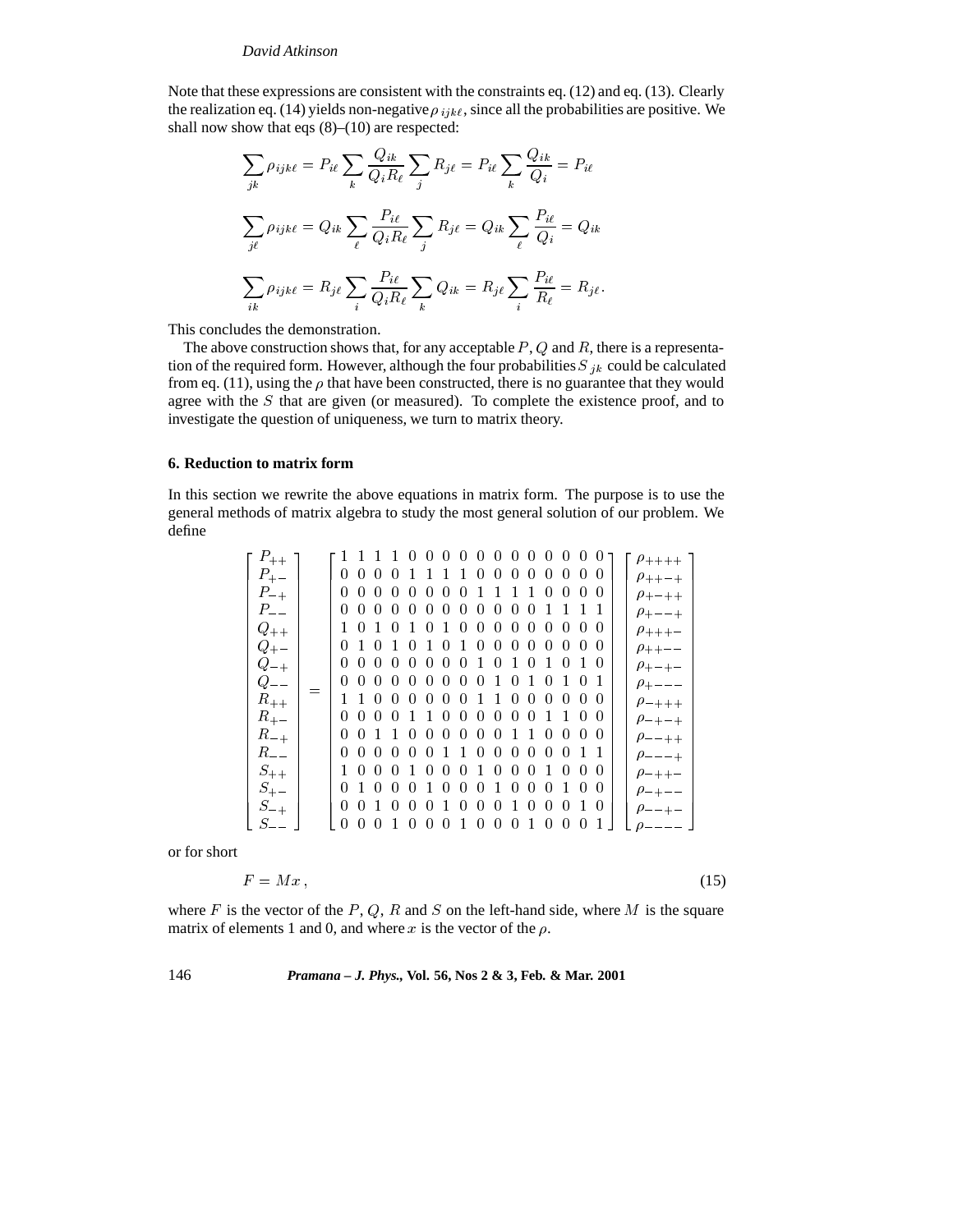The matrix  $M$  is singular, its rank being in fact only 4. There are 7 independent eigenvectors belonging to zero eigenvalue:

$$
M u_j = 0 \,,
$$

for  $j = 1, 2, \ldots, 7$ . These vectors  $u_j$  span the seven-dimensional null space of the matrix M. There are also four nonzero eigenvalues:

$$
M w_j = \lambda_j w_j ,
$$

for  $j = 1, 2, 3, 4$ , where  $\lambda_1 = 1, \lambda_2 = 2, \lambda_3 = 2, \lambda_4 = 4$ .

Eleven independent (but not orthonormalized) eigenvectors corresponding to these eigenvalues are as follows:

| $u_1$                                                                                                                                                                                                                                                                                               | $u_2$                                                                                                                                                                                                                                                                                     | $\boldsymbol{u}_3$                                                                                                                                                                                                                                                                       | $\boldsymbol{u}_4$                                                                                                                                                                                                                                                                                  | $u_{5}$                                                                                                                                                                                                                                                                                | $\boldsymbol{u_6}$                                                                                                                                                                                                                                                              | $u_7$                                                                                                                                                                                                                                                                     |  |
|-----------------------------------------------------------------------------------------------------------------------------------------------------------------------------------------------------------------------------------------------------------------------------------------------------|-------------------------------------------------------------------------------------------------------------------------------------------------------------------------------------------------------------------------------------------------------------------------------------------|------------------------------------------------------------------------------------------------------------------------------------------------------------------------------------------------------------------------------------------------------------------------------------------|-----------------------------------------------------------------------------------------------------------------------------------------------------------------------------------------------------------------------------------------------------------------------------------------------------|----------------------------------------------------------------------------------------------------------------------------------------------------------------------------------------------------------------------------------------------------------------------------------------|---------------------------------------------------------------------------------------------------------------------------------------------------------------------------------------------------------------------------------------------------------------------------------|---------------------------------------------------------------------------------------------------------------------------------------------------------------------------------------------------------------------------------------------------------------------------|--|
| $\boldsymbol{0}$<br>$\boldsymbol{0}$<br>$\overline{0}$<br>$\overline{0}$<br>$\overline{0}$<br>$\overline{0}$<br>$\boldsymbol{0}$<br>$\boldsymbol{0}$<br>$\boldsymbol{0}$<br>$\boldsymbol{0}$<br>$\mathbf 1$<br>$\overline{1}$<br>$\overline{0}$<br>$\boldsymbol{0}$<br>$\mathbf{1}$<br>$\mathbf{1}$ | $\boldsymbol{0}$<br>$\boldsymbol{0}$<br>$\overline{0}$<br>$\overline{0}$<br>$\mathbf{1}$<br>$\overline{0}$<br>$\mathbf{1}$<br>$\mathbf 0$<br>$\overline{0}$<br>$\overline{0}$<br>$\boldsymbol{0}$<br>$\overline{0}$<br>$\mathbf{1}$<br>$\boldsymbol{0}$<br>$\mathbf{1}$<br>$\overline{0}$ | $\boldsymbol{0}$<br>$\boldsymbol{0}$<br>$\overline{0}$<br>$\overline{0}$<br>$\overline{0}$<br>$\overline{0}$<br>$\overline{0}$<br>$\boldsymbol{0}$<br>$\mathbf{1}$<br>$\mathbf{1}$<br>$\mathbf 0$<br>$\overline{0}$<br>$\mathbf{1}$<br>$\mathbf 1$<br>$\boldsymbol{0}$<br>$\overline{0}$ | $\boldsymbol{0}$<br>$\mathbf{1}$<br>$\overline{0}$<br>$\mathbf{1}$<br>$\overline{0}$<br>$\overline{0}$<br>$\boldsymbol{0}$<br>$\boldsymbol{0}$<br>$\boldsymbol{0}$<br>$\mathbf 1$<br>$\boldsymbol{0}$<br>$\mathbf{1}$<br>$\boldsymbol{0}$<br>$\boldsymbol{0}$<br>$\boldsymbol{0}$<br>$\overline{0}$ | $\mathbf{1}$<br>$\overline{0}$<br>$\mathbf{1}$<br>$\overline{0}$<br>$\overline{0}$<br>$\overline{0}$<br>$\overline{0}$<br>$\overline{0}$<br>$\mathbf{1}$<br>$\overline{0}$<br>$\mathbf{1}$<br>$\overline{0}$<br>$\overline{0}$<br>$\boldsymbol{0}$<br>$\overline{0}$<br>$\overline{0}$ | $\theta$<br>0<br>$\mathbf{1}$<br>$\mathbf{1}$<br>$\overline{0}$<br>$\overline{0}$<br>$\mathbf{1}$<br>$\mathbf{1}$<br>$\boldsymbol{0}$<br>$\boldsymbol{0}$<br>$\boldsymbol{0}$<br>$\boldsymbol{0}$<br>$\boldsymbol{0}$<br>$\boldsymbol{0}$<br>$\boldsymbol{0}$<br>$\overline{0}$ | 1<br>$\mathbf{1}$<br>$\overline{0}$<br>$\boldsymbol{0}$<br>$\mathbf{1}$<br>$\mathbf{1}$<br>$\mathbf 0$<br>$\boldsymbol{0}$<br>$\mathbf 0$<br>$\mathbf 0$<br>$\boldsymbol{0}$<br>$\mathbf 0$<br>$\boldsymbol{0}$<br>$\boldsymbol{0}$<br>$\boldsymbol{0}$<br>$\overline{0}$ |  |
| $w_1$                                                                                                                                                                                                                                                                                               | $w_2$                                                                                                                                                                                                                                                                                     | $\boldsymbol{w}_3$                                                                                                                                                                                                                                                                       | $\boldsymbol{w}_4$                                                                                                                                                                                                                                                                                  |                                                                                                                                                                                                                                                                                        |                                                                                                                                                                                                                                                                                 |                                                                                                                                                                                                                                                                           |  |
| $\boldsymbol{0}$<br>$\boldsymbol{0}$<br>$\mathbf 0$<br>$\mathbf 0$<br>$\boldsymbol{0}$<br>$\boldsymbol{0}$<br>$\boldsymbol{0}$<br>$\overline{0}$<br>$\overline{0}$<br>$\overline{0}$<br>$\boldsymbol{0}$<br>$\overline{0}$<br>$\mathbf{1}$<br>$\mathbf{1}$<br>$-1$                                  | $\boldsymbol{0}$<br>$\overline{0}$<br>$\overline{0}$<br>$\overline{0}$<br>$\mathbf{1}$<br>$\mathbf{1}$<br>$\mathbf{1}$<br>$\mathbf{1}$<br>$\mathbf{1}$<br>$\mathbf{1}$<br>$\mathbf{1}$<br>$\mathbf{1}$<br>$\overline{2}$<br>$\mathbf 0$<br>$\mathbf 0$                                    | $\boldsymbol{0}$<br>$\overline{0}$<br>$\overline{0}$<br>$\overline{0}$<br>$\mathbf{1}$<br>$\mathbf{1}$<br>$\mathbf{1}$<br>$\mathbf{1}$<br>$-1$<br>$\cdot$ 1<br>$\mathbf{1}$<br>$\mathbf{1}$<br>$\mathbf 0$<br>$\frac{2}{2}$                                                              | $\mathbf{1}$<br>$\mathbf 1$<br>$\mathbf{1}$<br>$\mathbf{1}$<br>$\mathbf{1}$<br>$\mathbf{1}$<br>$\mathbf{1}$<br>$\mathbf{1}$<br>$\mathbf{1}$<br>$\mathbf{1}$<br>$\mathbf{1}$<br>$\mathbf{1}$<br>$\mathbf{1}$<br>$\frac{1}{1}$                                                                        |                                                                                                                                                                                                                                                                                        |                                                                                                                                                                                                                                                                                 |                                                                                                                                                                                                                                                                           |  |

*Pramana – J. Phys.,* **Vol. 56, Nos 2 & 3, Feb. & Mar. 2001** 147

<sup>2</sup> <sup>0</sup> <sup>1</sup>

 The contract of the contract of the contract of the contract of the contract of the contract of the contract of The contract of the contract of the contract of the contract of the contract of the contract of the contract of The contract of the contract of the contract of the contract of the contract of the contract of the contract of The contract of the contract of the contract of the contract of the contract of the contract of the contract of The contract of the contract of the contract of the contract of the contract of the contract of the contract of The contract of the contract of the contract of the contract of the contract of the contract of the contract of The contract of the contract of the contract of the contract of the contract of the contract of the contract of The contract of the contract of the contract of the contract of the contract of the contract of the contract of The contract of the contract of the contract of the contract of the contract of the contract of the contract of The contract of the contract of the contract of the contract of the contract of the contract of the contract of The contract of the contract of the contract of the contract of the contract of the contract of the contract of The contract of the contract of the contract of the contract of the contract of the contract of the contract of The contract of the contract of the contract of the contract of the contract of the contract of the contract of The contract of the contract of the contract of the contract of the contract of the contract of the contract of The contract of the contract of the contract of the contract of the contract of the contract of the contract of The contract of the contract of the contract of the contract of the contract of the contract of the contract of The contract of the contract of the contract of the contract of the contract of the contract of the contract of The contract of the contract of the contract of the contract of the contract of the contract of the contract of The contract of the contract of the contract of the contract of the contract of the contract of the contract of The contract of the contract of the contract of the contract of the contract of the contract of the contract of The contract of the contract of the contract of the contract of the contract of the contract of the contract of The contract of the contract of the contract of the contract of the contract of the contract of the contract of The contract of the contract of the contract of the contract of the contract of the contract of the contract of The contract of the contract of the contract of the contract of the contract of the contract of the contract of **Service Contract Contract Contract Contract Contract Contract Contract Contract Contract Contract Contract Contract Contract Contract Contract Contract Contract Contract Contract Contract Contract Contract Contract Contra**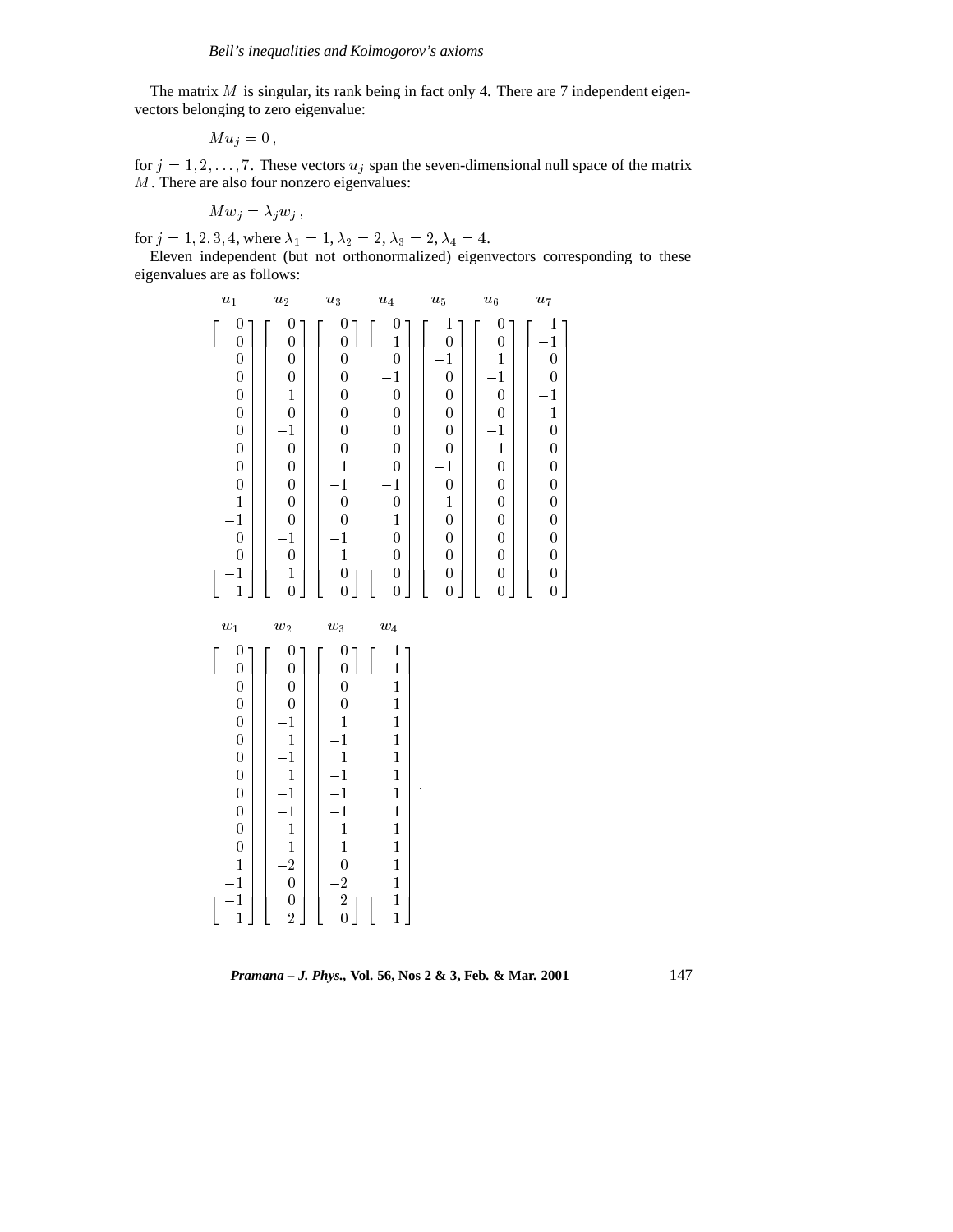Since M is singular, eq. (15) does not have solutions for arbitrary  $F$ ; the necessary and sufficient condition that solutions exist is the orthogonality of F to the null space of M<sup>T</sup>, i.e. F must satisfy

$$
v_j F = 0,\t\t(16)
$$

for  $j = 1, 2, \ldots, 7$ , where the  $v_j$  span the seven-dimensional adjoint null space:

$$
v_j M = 0.
$$

This null space is spanned by the eigenvectors

| $v_1 = [0, 0, 0, 0, 0, -1, 0, -1, 0, 0, 0, 0, 0, 1, 0, 1],$ |  |  |  |  |  |  |
|-------------------------------------------------------------|--|--|--|--|--|--|
| $v_2 = [0, 0, 0, 0, -1, 0, -1, 0, 0, 0, 0, 0, 1, 0, 1, 0],$ |  |  |  |  |  |  |
| $v_3 = [0, 0, 0, 0, 0, 0, 0, 0, -1, -1, 0, 0, 1, 1, 0, 0],$ |  |  |  |  |  |  |
| $v_4 = [0, -1, 0, -1, 0, 0, 0, 0, 0, 1, 0, 1, 0, 0, 0, 0],$ |  |  |  |  |  |  |
| $v_5 = [-1, 0, -1, 0, 0, 0, 0, 0, 1, 0, 1, 0, 0, 0, 0, 0]$  |  |  |  |  |  |  |
| $v_6 = [0, 0, -1, -1, 0, 0, 1, 1, 0, 0, 0, 0, 0, 0, 0, 0]$  |  |  |  |  |  |  |
| $v_7 = [-1, -1, 0, 0, 1, 1, 0, 0, 0, 0, 0, 0, 0, 0, 0, 0]$  |  |  |  |  |  |  |

On writing out eq. (16) and performing a little algebra, we find that these constraints are equivalent to the requirements eq. (12) and eq. (13) (except that the normalization is arbitrary). This is a satisfactory state of affairs: the necessary constraints are also sufficient conditions for the solubility of the matrix equations.

Suppose now that we have an  $F$  that respects the constraints eq. (16), and suppose that  $x$  is a particular solution of eq. (15). The most general solution, corresponding to this particular  $F$ , has the form

$$
x+\sum_{j=1}^7\alpha_ju_j\,,
$$

for any real coefficients  $\alpha_j$ .

## **7. Construction of probabilities**

After this detour into matrix theory, we return to our representation theorem. We have seen that it is always possible to construct a set of  $\rho_{ijk\ell}$  that fits any specified, acceptable set of probabilities,  $P_{i\ell}$ ,  $Q_{ik}$  and  $R_{j\ell}$ , but that the corresponding values of  $S_{jk}$  are not guaranteed to be as specified. Suppose that we write the  $\rho$  that we have constructed as a vector, x, in the manner of eq. (15). What must we add to x to rectify the S values? Evidently we must add something with care, for the  $P$ ,  $Q$  and  $R$  are already correct and so must not be disturbed. Since any  $F$  that satisfies eq. (15) necessarily satisfies also the constraints eq. (12) and eq. (13), if we change the S while leaving the P, Q and R unchanged, the changes in the S must satisfy

$$
\Delta(S_{++} + S_{+-}) = 0,
$$
  
\n
$$
\Delta(S_{++} + S_{-+}) = 0,
$$
  
\n
$$
\Delta(S_{++} + S_{+-} + S_{-+} + S_{--}) = 0,
$$
\n(17)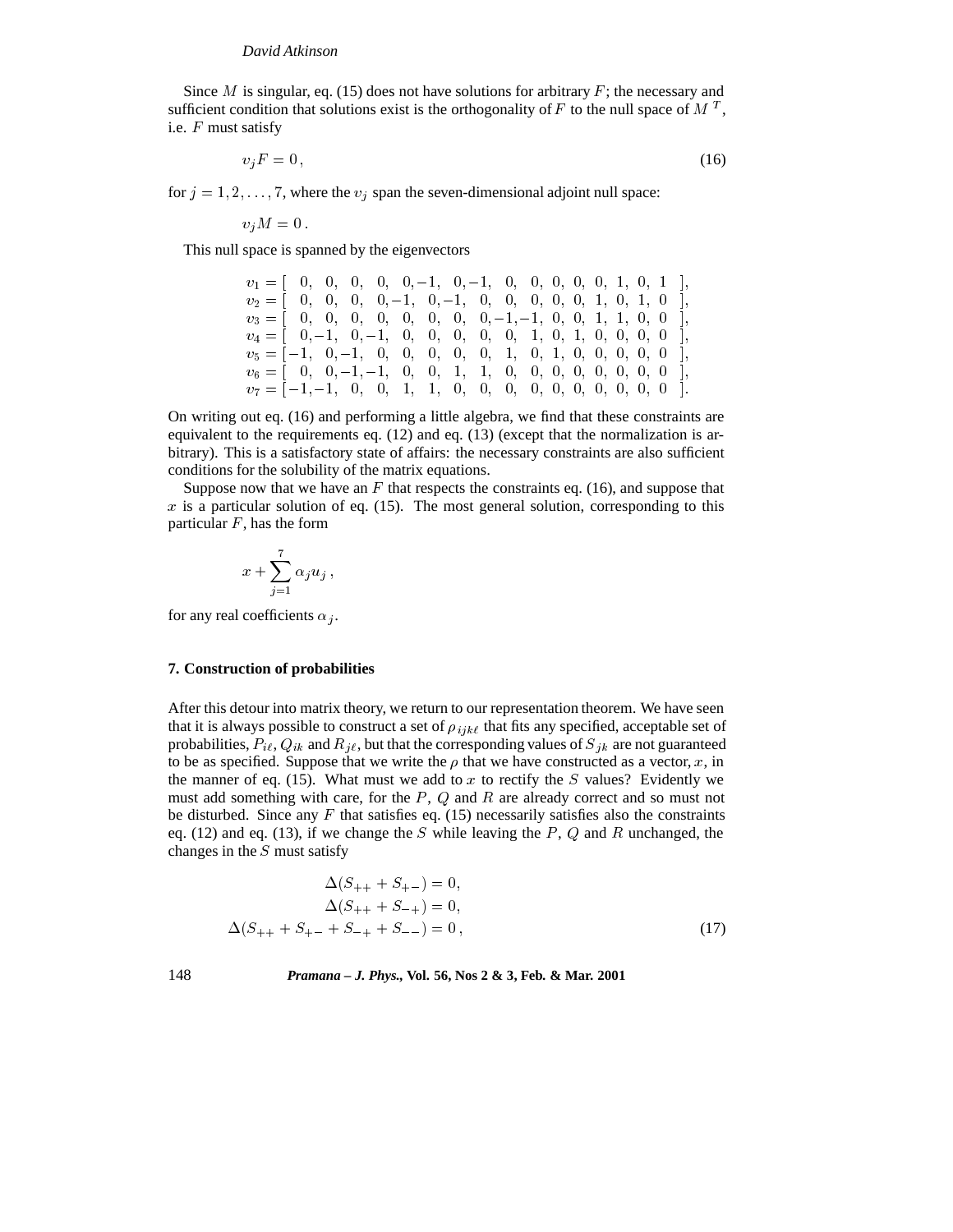which implies

$$
\Delta S_{++} = -\Delta S_{+-} = -\Delta S_{-+} = \Delta S_{--} \, .
$$

The most general change in F that is allowed is therefore a constant multiple of  $w_1$ , the eigenvector of M belonging to the eigenvalue unity, for we recall that

w<sup>T</sup> <sup>1</sup> <sup>=</sup> [ 0; 0; 0; 0; 0; 0; 0; 0; 0; 0; 0; 0; 1; 1; 1; <sup>1</sup> ] :

Note that  $w_1$  is a  $1 \times 16$  vertical array: we have displayed its transpose to save space on the page, and we will resort to this stratagem again below. We write the modified vector as

$$
y = x + \beta w_1 \,,\tag{18}
$$

and note that

$$
F y = F x + \beta w_1.
$$

Hence the addition of a multiple of  $w_1$  succeeds indeed in changing only the  $S_{jk}$ , i.e. only  $F_{13}$ ,  $F_{14}$ ,  $F_{15}$  and  $F_{16}$ , and moreover in the only way that is consistent with the restrictions that the  $S_{jk}$  must satisfy. It is then enough to choose  $\beta$  such that one of the  $S_{jk}$  is as specified. For example, choose

$$
\beta = F_{13} - x_1 - x_5 - x_9 - x_{13} \,, \tag{19}
$$

thus guaranteeing that  $S_{++} = F_{13}$  is correct, and therefore also the remaining S. Although we have succeeded in fitting the specified  $F$ , there is no guarantee that all the components of  $y$  are non-negative, since  $w_1$  has positive and negative components. Moreover, we know that the solution is not unique, for  $M$  has a seven dimensional null-space.

The most general solution of the representation problem, ignoring the requirement of positivity, is

$$
z = x + \beta w_1 + \sum_{j=1}^{7} \alpha_j u_j , \qquad (20)
$$

where x corresponds to the  $\rho_{ijk\ell}$  as constructed in eq. (14), where  $\beta$  is given by eq. (19), and where the  $\alpha_j$  are seven arbitrary real numbers.

## **8. Negative probabilities**

As in  $\S$ 3, consider the case in which the angle between the directions of a and b, between a and b', and between a' and b is  $\pi/6$ , while that between a' and b' is thrice that, i.e.  $\pi/2$ . Then

$$
P_{++} = P_{--} = Q_{++} = Q_{--} = R_{++} = R_{--} = \frac{3}{8},
$$
  
\n
$$
P_{+-} = P_{+-} = Q_{+-} = Q_{+-} = R_{+-} = R_{-+} = \frac{1}{8},
$$
  
\n
$$
S_{++} = S_{--} = 0,
$$
  
\n
$$
S_{+-} = S_{-+} = \frac{1}{2}.
$$
 (21)

*Pramana – J. Phys.,* **Vol. 56, Nos 2 & 3, Feb. & Mar. 2001** 149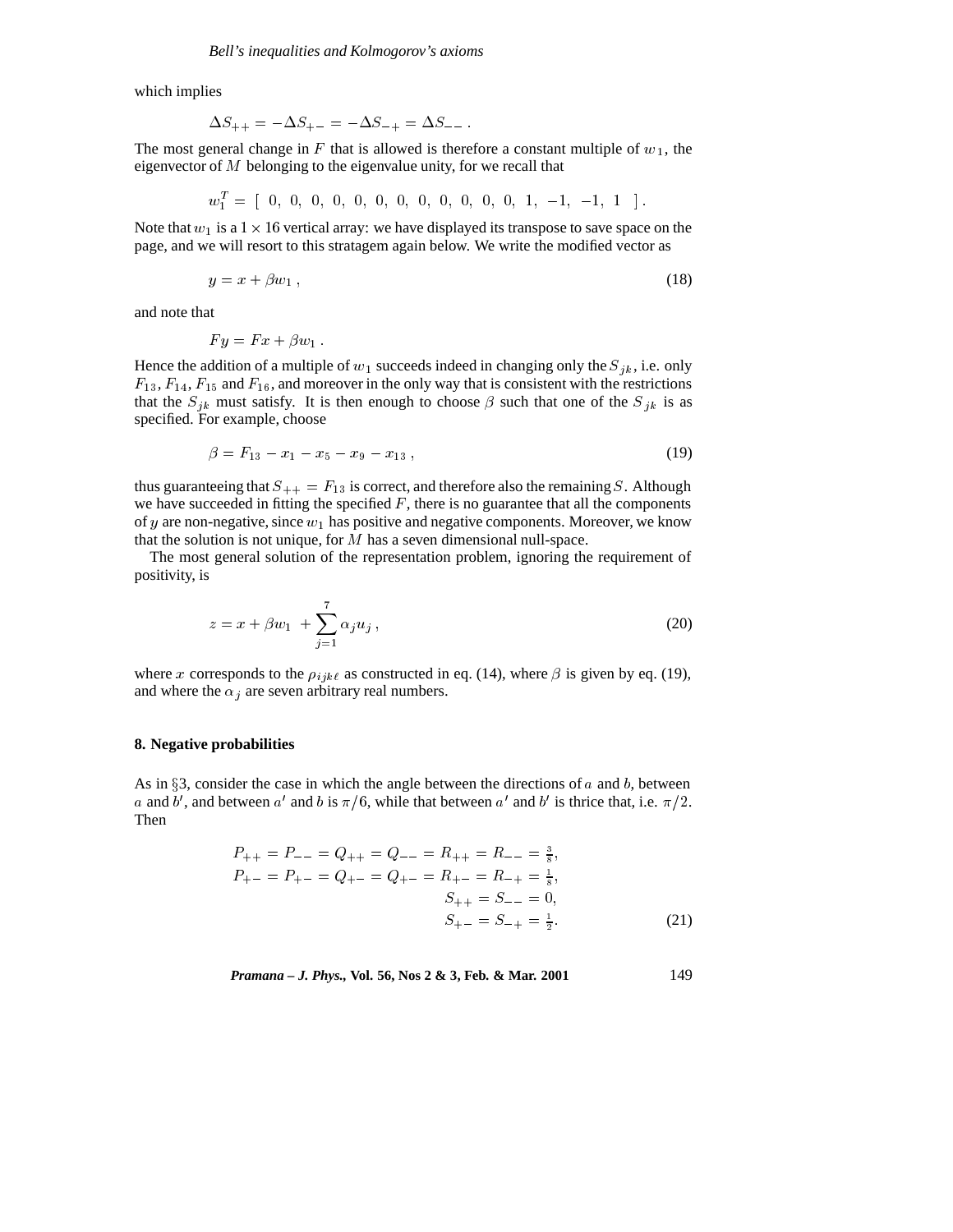In terms of the notation of the previous section, we can write these results in matrix form as follows:

$$
FT = \frac{1}{8} [3, 1, 1, 3, 3, 1, 1, 3, 3, 1, 1, 3, 0, 4, 4, 0]. \tag{22}
$$

We next use the formula eq. (14) to calculate a  $\rho_{ijk\ell}$  that reproduces  $P_{i\ell}$ ,  $Q_{ik}$ ,  $R_{j\ell}$ , but not  $S_{ik}$ :

$$
\rho_{+++} = \rho_{---} = \frac{27}{128},
$$
\n
$$
\rho_{+++} = \rho_{+++} = \rho_{---} = \rho_{---} = \frac{9}{128},
$$
\n
$$
\rho_{+---} = \rho_{+---} = \rho_{---} = \rho_{---} = \frac{9}{128},
$$
\n
$$
\rho_{+---} = \rho_{+---} = \rho_{---} = \rho_{-++} = \frac{3}{128},
$$
\n
$$
\rho_{++---} = \rho_{---+} = \rho_{-++} = \frac{1}{128},
$$
\n(23)

or, in terms of the notation of eq. (15),

 $x^T = \frac{1}{128} [ 27, 9, 9, 3, 3, 1, 9, 3, 3, 9, 1, 3, 3, 9, 9, 27 ]$ . (24)

On inserting this  $x$  into eq. (15), we obtain

$$
F^T = \frac{1}{8} [3, 1, 1, 3, 3, 1, 1, 3, 3, 1, 1, 3, \frac{9}{4}, \frac{7}{4}, \frac{7}{4}, \frac{9}{4} ].
$$
 (25)

Comparing this with eq.  $(22)$ , we see that the components  $1-12$  are correct, for these correspond to the  $P$ , the  $Q$  and the  $R$ , but the remaining four components, which correspond to the  $S$ , are wrong.

Now we see from eq. (25) that  $F_{13} = \frac{9}{32}$ , whereas it should be 0. Accordingly, we must subtract  $\frac{9}{32}w_1$  from x, as given in eq. (8.), for this will replace the F of eq. (25) by  $F - \frac{9}{32}w_1$ , which is

$$
\frac{1}{8}
$$
 [ 3, 1, 1, 3, 3, 1, 1, 3, 3, 1, 1, 3, 0, 4, 4, 0 ],

agreeing indeed with eq. (22). However, the price is that the new expression for  $x$  is

 $x^2 = \frac{1}{128}$  [ 27, 9, 9, 3, 3, 1, 9, 3, 3, 9, 1, 3, -33, 45, 40, -9 ].

As can be seen,  $x_{13}$  and  $x_{16}$ , i.e.  $\rho_{-++-}$  and  $\rho_{---}$ , are negative, which is inconsistent with their interpretation as probabilities.

Is there any way to remove the negativity of these components of  $x$  without spoiling the fit to  $F$ ? There is not, for the most general solution is to replace x by z, see eq. (8.) and eq. (20), with  $\beta = -\frac{9}{32}$  and arbitrary real  $\alpha_j$ . In the Appendix, we show that there is no choice of the  $\alpha$ 's such that all the components of z are non-negative. This is a direct demonstration of what we already know indirectly, for on the one hand we have shown that the Bell inequality can be proved if none of the  $\rho$  are negative, and on the other hand we know that the inequality is in fact violated for the choice of angles in question.

# **Appendix**

Here we show that the most general form, z, as constructed in  $\S 8$ , is such that at least one of its components is negative. Thus there is no solution with non-negative components.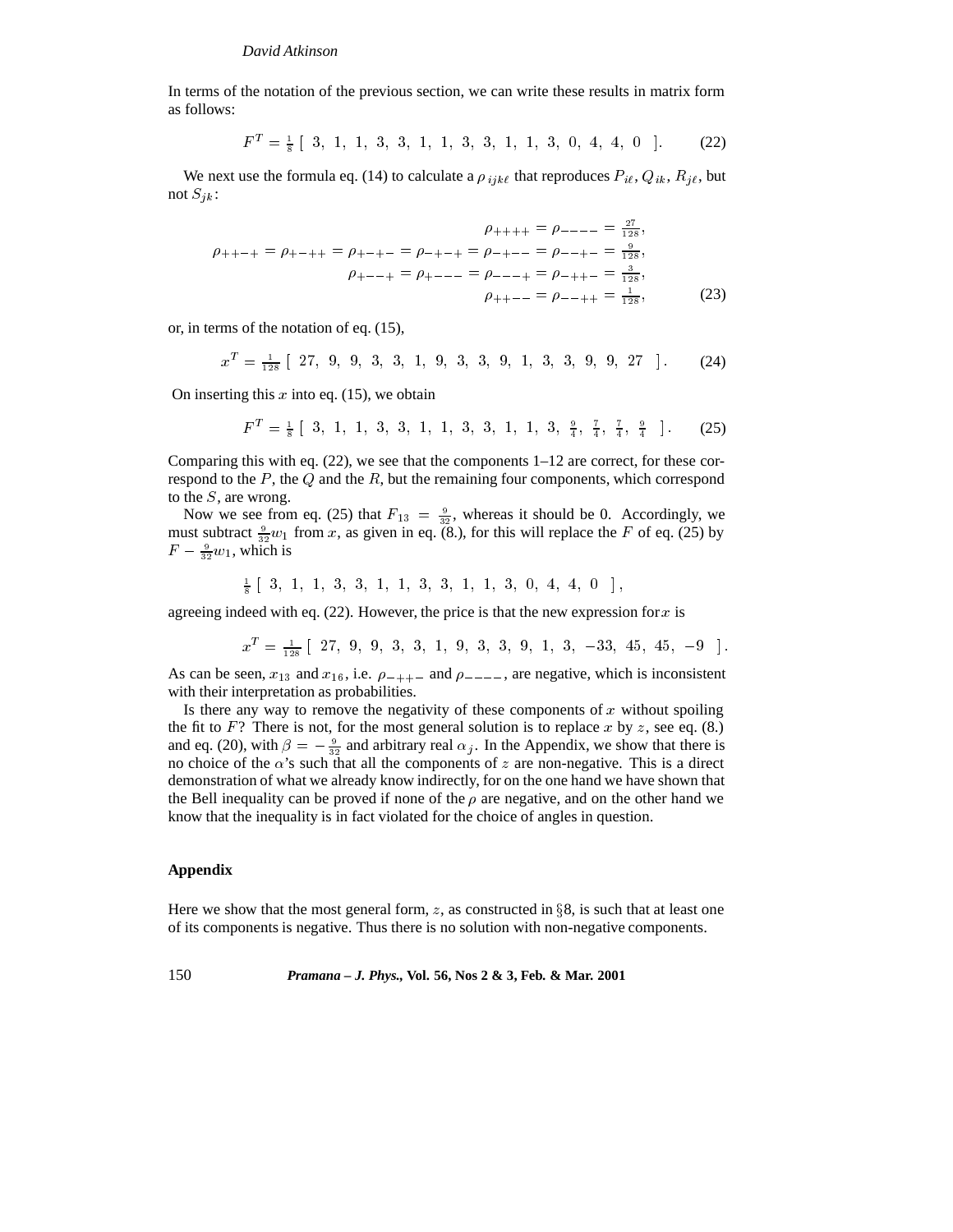To effect the proof, we assume on the contrary that there is a choice of the coefficients,  $\alpha_j$ ,  $j = 1, 2, \ldots, 7$ , such that  $z_n \geq 0$ ,  $n = 1, 2, \ldots, 16$ , and we will obtain a contradiction, thus concluding the proof by *reductio ad absurdum.*

For convenience, we replace the  $\alpha$  by new coefficients,  $\gamma$ , defined by

$$
\begin{bmatrix}\n\gamma_1 \\
\gamma_2 \\
\gamma_3 \\
\gamma_4 \\
\gamma_5 \\
\gamma_6 \\
\gamma_7\n\end{bmatrix} = \begin{bmatrix}\n-9 \\
45 \\
45 \\
9 \\
1 \\
1 \\
3 \\
1\n\end{bmatrix} + 128 \begin{bmatrix}\n\alpha_1 \\
\alpha_2 - \alpha_1 \\
\alpha_3 \\
\alpha_4 - \alpha_7 \\
\alpha_1 + \alpha_5 \\
\alpha_6 \\
\alpha_7\n\end{bmatrix}.
$$
\n(26)

In terms of the  $\gamma_j$ , we have

$$
z = \frac{1}{18} \begin{bmatrix} 16 - \gamma_1 + \gamma_5 + \gamma_7 \\ \gamma_4 \\ 16 + \gamma_1 - \gamma_5 + \gamma_6 \\ 16 - \gamma_4 - \gamma_6 - \gamma_7 \\ -32 + \gamma_1 + \gamma_2 - \gamma_7 \\ \gamma_7 \\ 48 - \gamma_1 - \gamma_2 - \gamma_6 \\ \gamma_6 \\ -32 + \gamma_1 + \gamma_3 - \gamma_5 \\ 64 - \gamma_3 - \gamma_4 - \gamma_7 \\ \gamma_5 \\ -16 - \gamma_1 + \gamma_4 + \gamma_7 \\ 48 - \gamma_1 - \gamma_2 - \gamma_3 \\ \gamma_3 \\ \gamma_2 \\ \gamma_1 \end{bmatrix} \qquad (27)
$$

and it is clear that all the  $\gamma_i$  must be non-negative: only in this way can the second, sixth, eighth, eleventh, fourteenth, fifteenth and sixteenth components of  $z$  be non-negative.

If all of the components of  $z$  are non-negative, the sum of any two components is also non-negative. In particular,

$$
128(z_4 + z_{12}) = -\gamma_1 - \gamma_6 \geq 0,
$$

but since the  $\gamma_j$  are non-negative, we must have

$$
\gamma_1=0=\gamma_6.
$$

It now follows that

$$
128(z_5 + z_9 + z_{13}) = -16 - \gamma_5 - \gamma_7,
$$

but this is impossible, since the left-hand side is non-negative, but the right-hand side cannot be greater than  $-16$ . This incompatibility constitutes the contradiction that we sought.

*Pramana – J. Phys.,* **Vol. 56, Nos 2 & 3, Feb. & Mar. 2001** 151